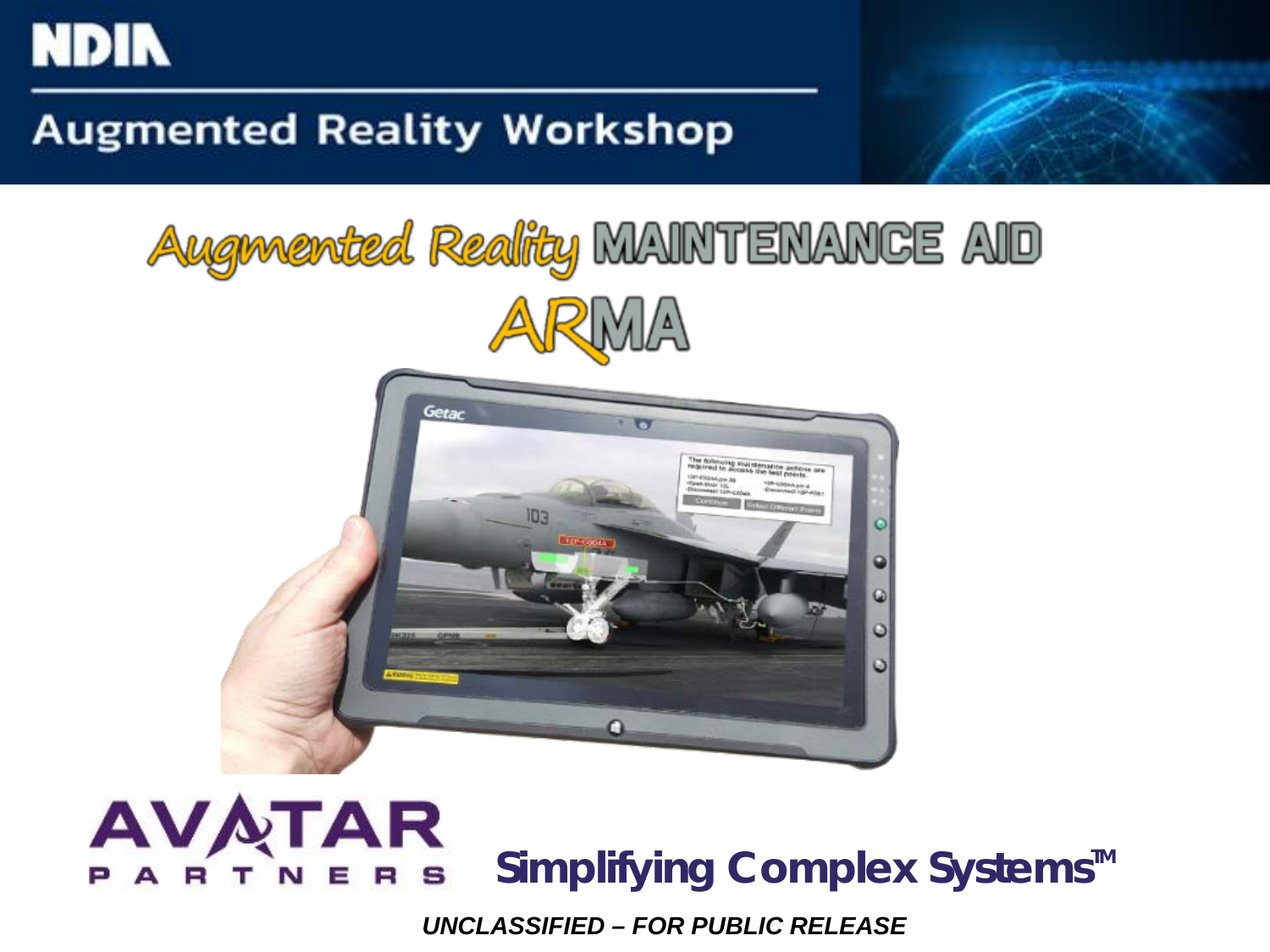

#### • **Our Mission**

– *Avatar Partners develops innovative solutions that Simplify Complex Systems™ to increase the efficiency, safety and effectiveness of equipment, systems, and processes for the Warfighter*

#### • **Develop Advanced Training Systems and Job Performance Aids**

- Portable Interactive Electronic Publications
- Interactive Multimedia Instruction
- Augmented Reality Maintenance & Decision Aids
- Additive Manufacturing & 3D Scanning
- Virtual Reality
- Holographic Reality

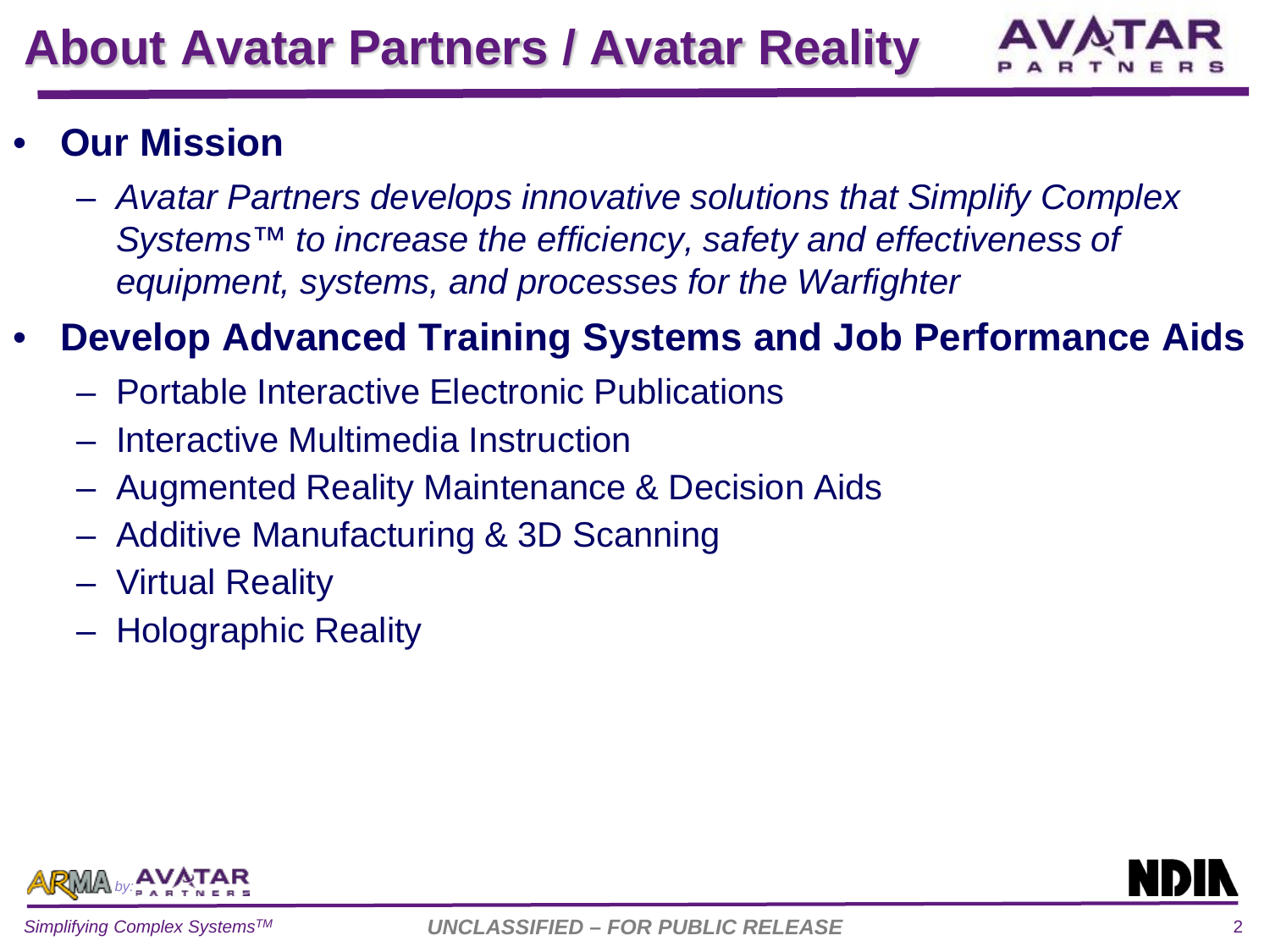### **AR Aligns With How Users Learn**



*Early responses indicate ARMA prototype of Aircraft Electrical System troubleshooting task Reduces Time to Troubleshoot from 4 hours to 30 minutes.*

• Hands-Free Training Tool and Field Performance Aid using Augmented Reality

### **Benefits**

- **Improves Unit Readiness**
- **Increases Warfighter Safety**
- Reduces Total Ownership Cost
	- Reduces Time to Complete Task up to 90%
	- Reduces Errors to Zero
	- Reduces Time to Train\*
- **Improves Quality**





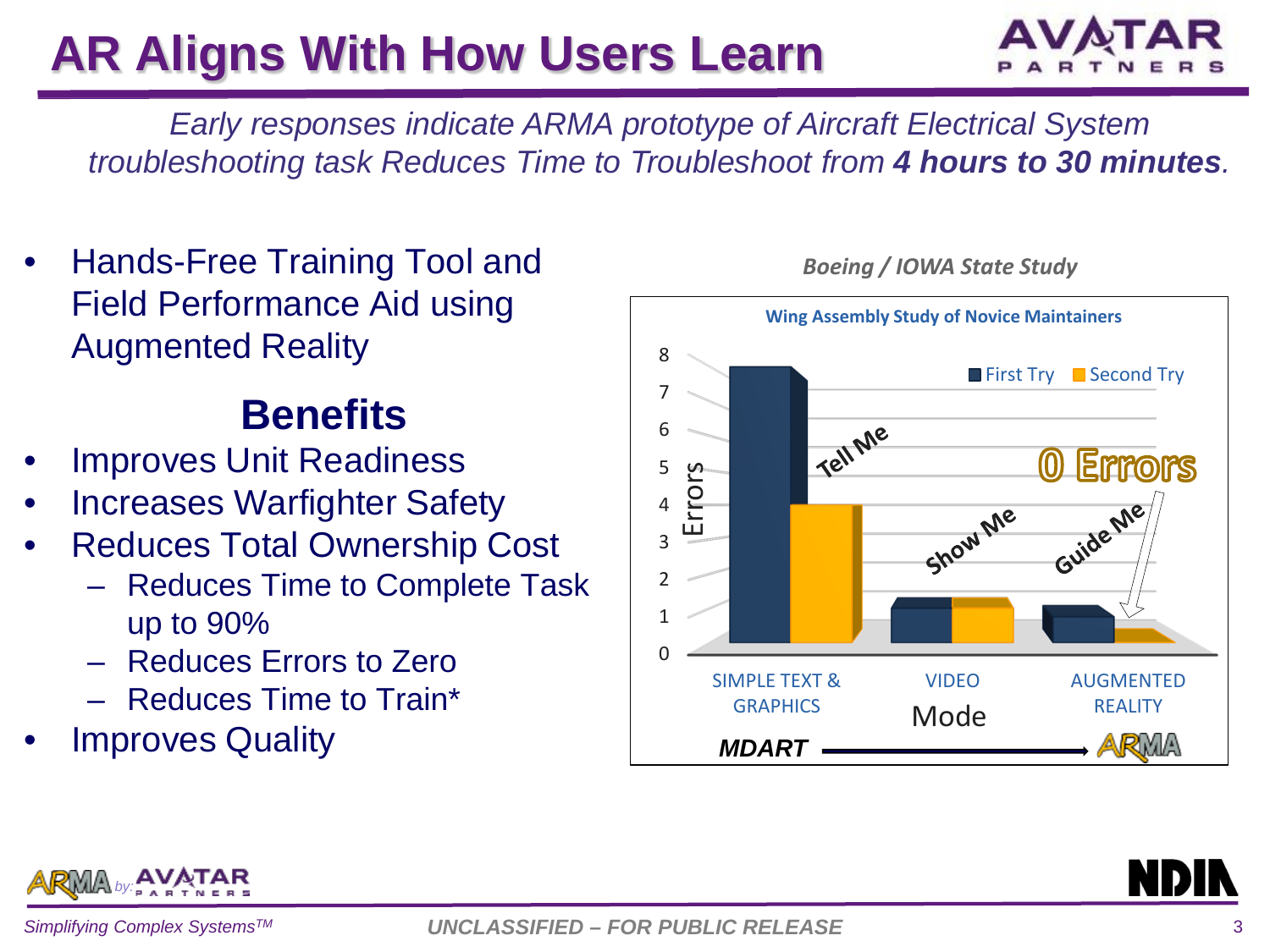## **ARMA – Unit Readiness**



#### **ARMA is used by operators and maintainers to access and interact with aircraft / ship / vehicle specific information including:**

- Maintenance Actions
- **Troubleshooting**
- Part Information
- Controls and Indicators
- **Theory of Operation**
- Illustrated Parts Breakdown
- Wiring
- Remote Assistance



#### **ARMA overlays on the actual system or on a scaled down training model through the user's viewing device**

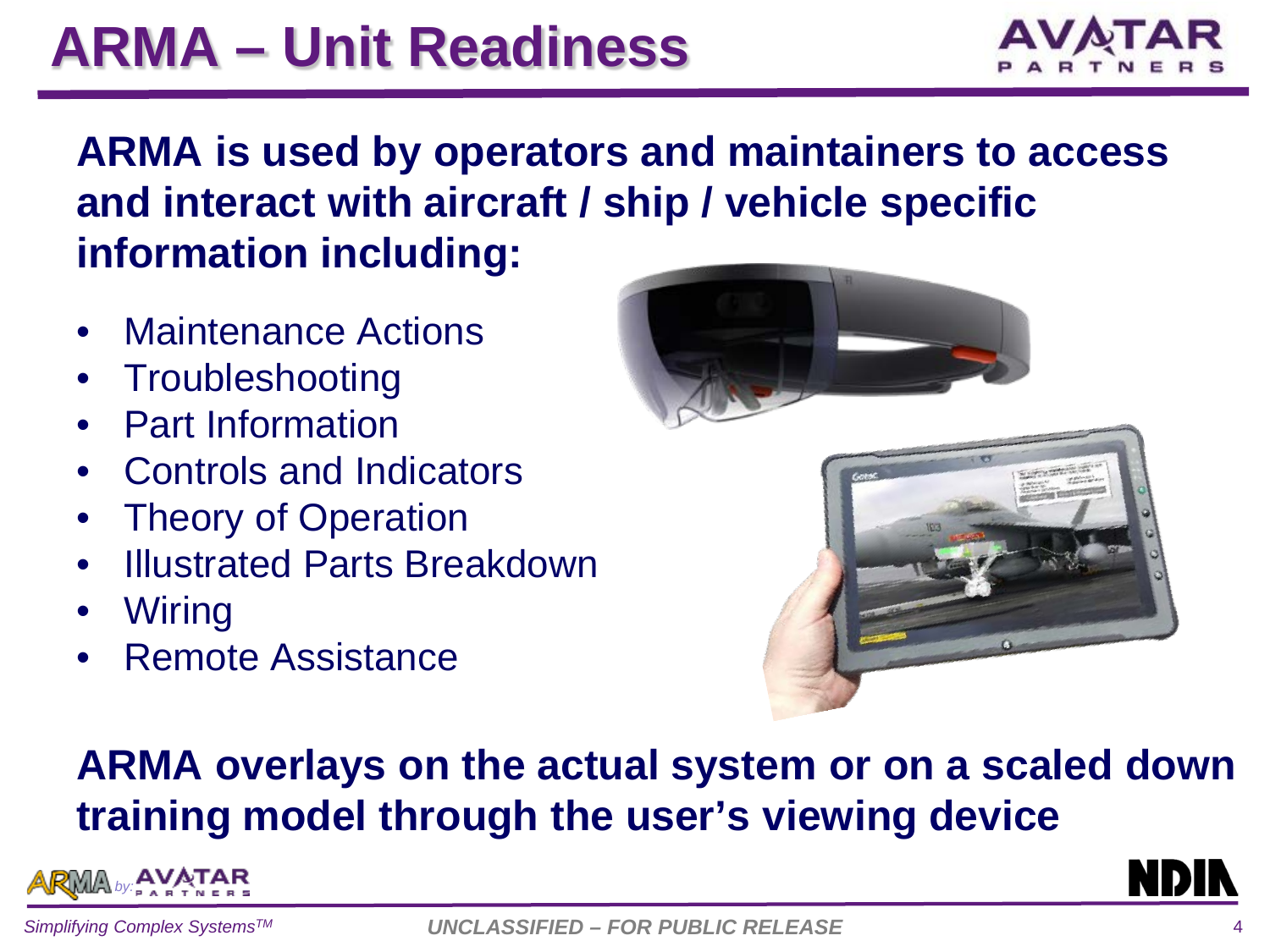## **ARMA Use Case**



#### *Electrical System Troubleshooting & Repair*

#### **Current Pain Points:**

- Task requires 3 non-integrated sources IETM, Wire Illuminator, Schematic
- Tasks to gain access to test points not identified
- Wire Illuminator visuals cause confusion in wiring orientation
- Lack of visuals showing necessary views of connection points
- Time intensive testing
- Strict time constraints!
- Error prone due to misinterpretation of instructions and 2D illustrations













 $S$ *implifying Complex Systems<sup>™</sup>*  $UNCLASSIFIED - FOR PUBLIC RELEASE$ *5*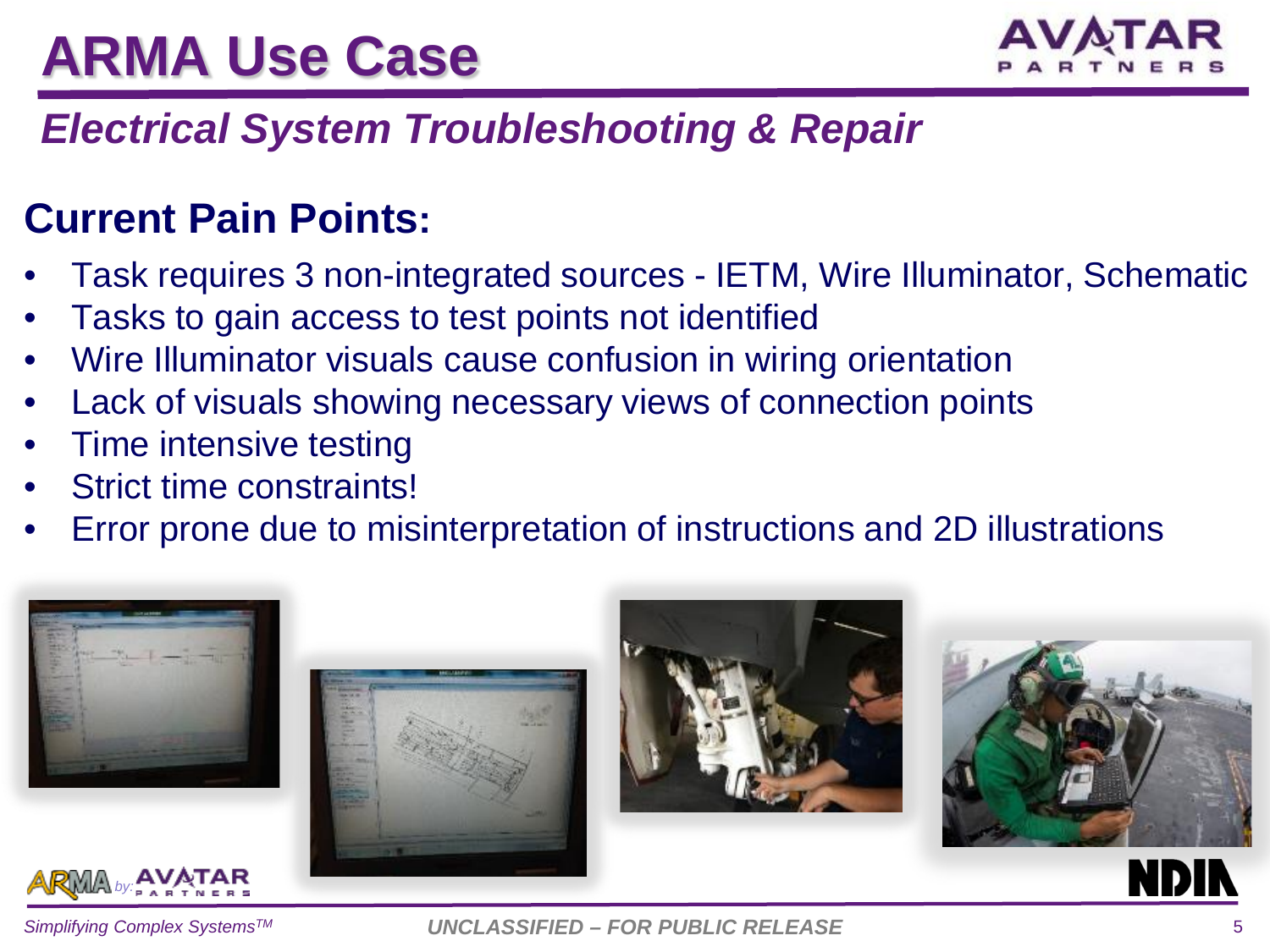### **ARMA Features**



- One Stop Shop for all troubleshooting and repair
- Hands-Free Field Performance Aid and Training Tool in One
- Component and wiring visuals displayed as 3D overlays on the aircraft
- Color coded and filterable
- Reference additional required maintenance tasks
- Architected to integrate to Procurement
- Provides Maintenance Task Validation
- Supervisor Viewing in Real-Time